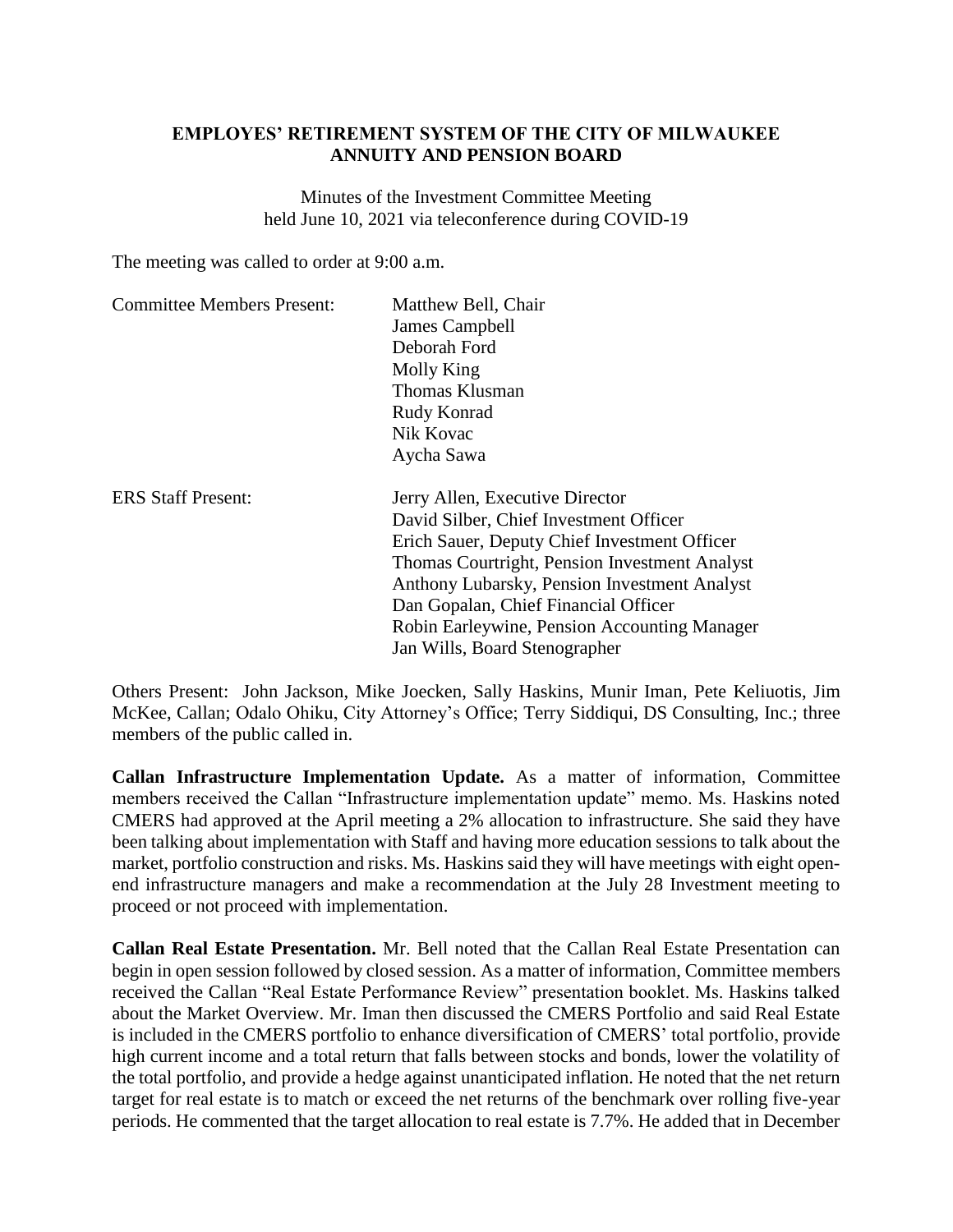31, 2020, real estate comprised 7.2% of the portfolio, or about \$400 million dollars. He said the Core/Non-Core split is 84% to 16%, and non-core funds will continue to wind down. Mr. Iman said CMERS has made significant progress toward portfolio re-positioning over the past three years and reduced the non-core portfolio from 25 funds to 18 funds since 2017.

Mr. Bell advised that the Investment Committee may vote to convene in closed session on the Callan Real Estate Presentation as provided in Section 19.85(1)(e), Wisconsin State Statutes, to deliberate or negotiate the purchasing of public properties, the investing of public funds, or conducting other specified public business, whenever competitive or bargaining reasons require a closed session. The Investment Committee may then vote to reconvene in open session following the closed session.

It was moved by Mr. Konrad and seconded by Mr. Campbell to convene in closed session. The motion prevailed by the following roll call vote: AYES: Mses. Ford, King, and Sawa; Messrs. Campbell, Klusman, Konrad, Kovac, and Bell. NOES: None.

The Board convened in closed session at 9:31 a.m.

It was moved by Mr. Konrad, seconded by Ms. Ford, and unanimously carried, to reconvene in open session.

The Board reconvened in open session at 9:41 a.m.

**Callan Diversifying Assets Education & Absolute Return Structure Study – Phase I.** As a matter of information, Committee members received the Callan "Diversifying Assets Education & Absolute Return Structure Study" presentation booklet. Mr. Joecken introduced Mr. Keliuotis, head of Callan's alternative consulting group overseeing research and work in Private Equity, Private Credit, Hedge Funds, and Multi-Asset Class Solutions. He also introduced Mr. McKee, head of Callan's Hedge Fund Research. Mr. Joecken said the purpose of the Absolute Return Structure Study is to establish a framework that supports the CMERS' long-term strategic asset allocation and its expected risk/return objectives. Topics covered included Overview of the Current Structure, Asset Class Role in the Portfolio, Hedge Funds, Multi-Asset Class (MAC) Solutions, and Implementing Hedge Fund and MAC Solutions. Mr. Joecken said implementation suggestions would be presented at the July 28 Investment Committee meeting. Mr. Joecken said CMERS is slightly underweight to the 10% Absolute Return target as the allocation as of March 31, 2021 is 8.5%, or \$483 million of the CMERS portfolio. He said the CMERS' Customized Absolute Return Allocation 10-Year Expected Return is 2.80% with a volatility target of 4.95%.

Mr. Keliuotis stated CMERS Absolute Return Structure is allocated across two managers with UBS Hedge Fund Solutions representing 81% and Newton Global Real Return representing 19%. He said the investment rationale is diversification, capital preservation, and inflation hedge and the investment objectives are returns between stocks and bonds, competitive risk-adjusted return, and less sensitivity to equity market risk. Mr. Keliuotis also discussed characteristics of hedge funds. He noted hedge funds are unconstrained in terms of investment strategies to achieve better risk-adjusted returns, can use a wide variety of asset classes, have significant alignment of interest with investors via side-by-side capital and incentive fee structures based on performance, and are usually private placement vehicles exempt from SEC registration and not readily available to the public. Mr. Keliuotis discussed the constrained growth of hedge fund industry assets and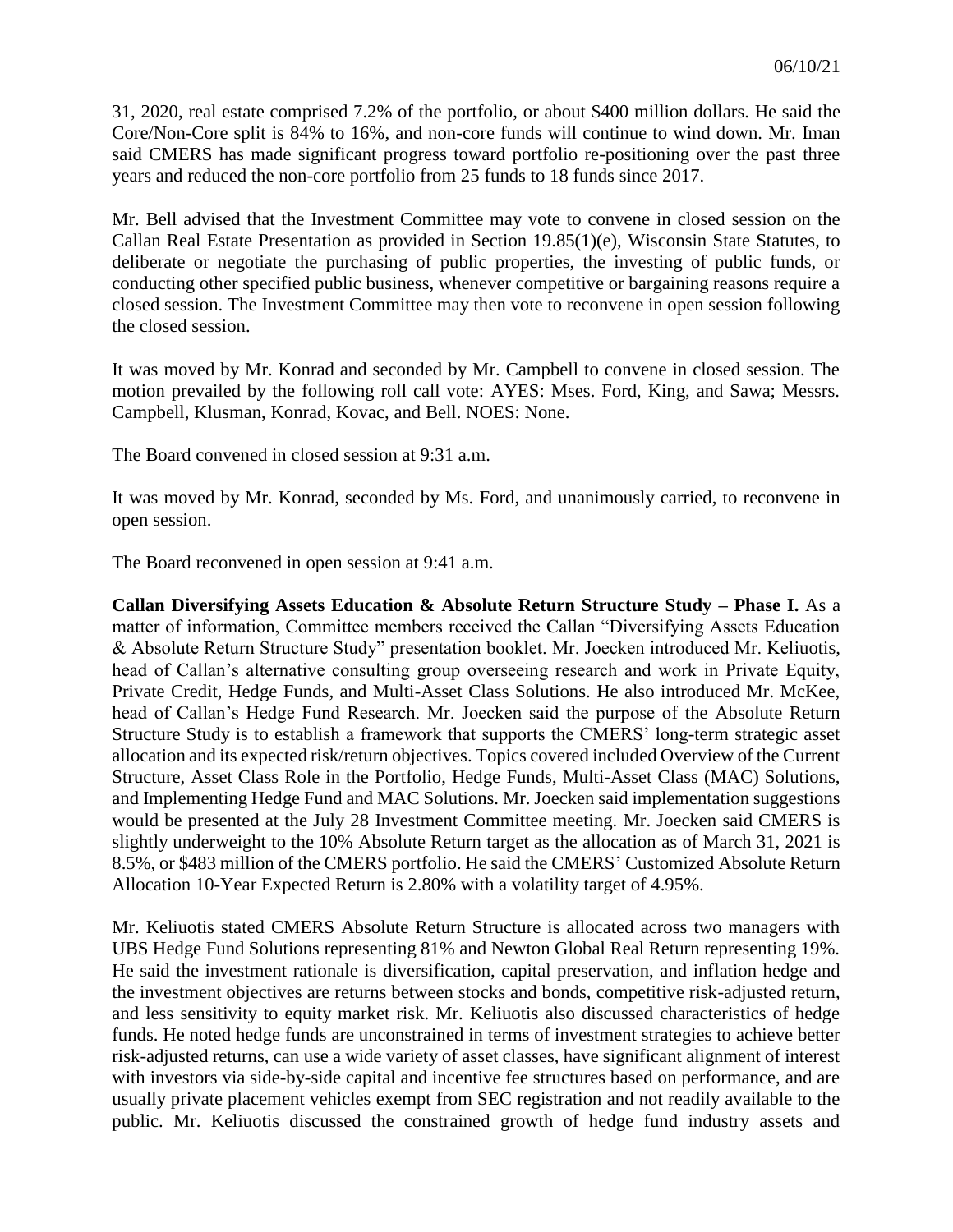underlying number of funds, the four types of underlying strategies and their sources of return, evolution of assets seeking opportunities in the primary hedge fund styles, periodic table of annual returns since 2001, degrees of separation, and the pros and cons of hedge funds.

Mr. McKee discussed multi-asset class solutions and covered the topics of the narrowing definition of alpha versus alternative betas and traditional betas, bridging the gap between traditional solutions and hedge funds, thinking outside the traditional 60/40 mix, strategy and performance characteristics of MAC styles, expected sources of return for MAC strategies, and the pros and cons of multi-asset class solutions. Mr. McKee also discussed a side-by-side comparison of Hedge Funds and Multi-Asset Class Solutions. Mr. Keliuotis then discussed implementing Hedge Fund and MAC Solutions. Discussion ensued.

## **Approval of Amendment to the PA Small Company Private Equity Fund IX Limited Partnership Agreement.**

Mr. Bell advised that the Investment Committee may vote to convene in closed session on the following item as provided in Section 19.85(1)(e), Wisconsin State Statutes, to deliberate or negotiate the purchasing of public properties, the investing of public funds, or conducting other specified public business, whenever competitive or bargaining reasons require a closed session. The Investment Committee may then vote to reconvene in open session following the closed session.

It was moved by Mr. Konrad, and seconded by Ms. King, that the Committee convene in closed session. The motion prevailed by the following roll call vote: AYES: Mses. King, Ford, Sawa, Messrs. Bell, Campbell, Klusman, Kovac, and Konrad. NOES: None.

The Committee convened in closed session at 10:45 a.m.

It was moved by Ms. Sawa, seconded by Mr. Konrad, and unanimously carried, to reconvene in open session.

The Committee reconvened in open session at 10:50 a.m.

It was moved by Mr. Konrad, seconded by Mr. Campbell, and unanimously carried, to approve the Amendment to the PA Small Company Private Equity Fund IX Limited Partnership Agreement.

**Polen Due Diligence Report.** Mr. Lubarsky reported on the Polen Due Diligence Meeting he and Mr. Sauer completed on December 15, 2020. He said there are no major issues and only a handful of notable updates. Mr. Lubarsky stated Polen was hired in 2012 as part of a search for an active U.S. Large Cap Equity Mandate. He commented the portfolio is comprised of 15 to 20 stocks, with a strong tilt toward growth equities. He noted as of May 31, 2021, Polen manages just over \$164 million or 2.8% of the Fund. He said Polen believes that consistent earnings growth is the primary driver of intrinsic value growth and long-term stock price appreciation. Mr. Lubarsky noted Polen's assets under management increased from \$4 billion in 2012 to \$51.8 billion at the end of September 2020. He also discussed Polen's leadership with the Board members. Mr. Lubarsky concluded that Staff is comfortable with Polen and will continue to watch the Firm and products asset growth.